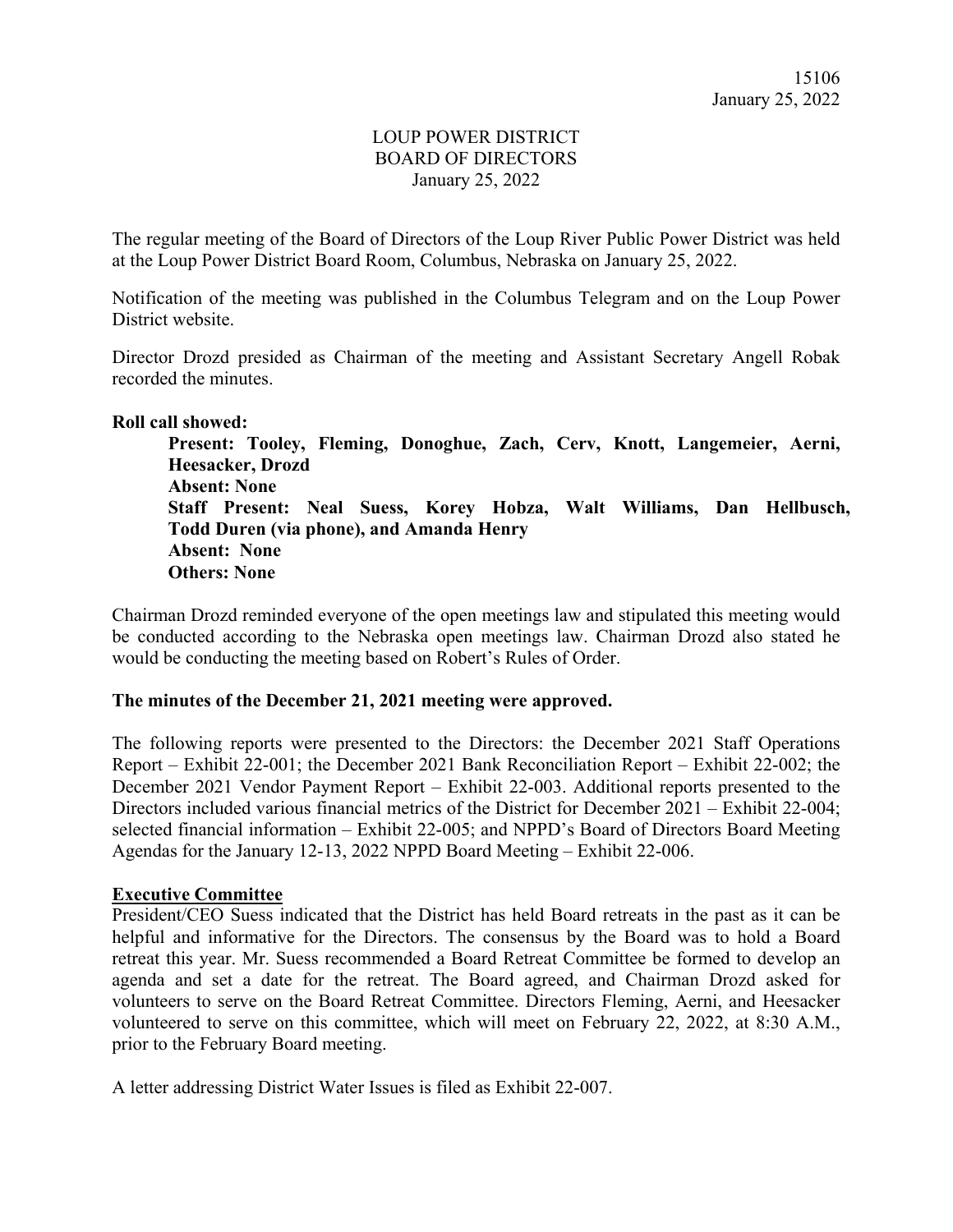President/CEO Suess indicated that, regarding license compliance, there has been little activity during the past month. Mr. Suess stated that management has filed the District's annual Recreation Management Plan construction report and annual Interior Least Tern/Piping Plover/Rufa Red Knott (ILT/PP/RRK) Monitoring report, and are finalizing the Canal Bank Monitoring report, Bypass Reach Streambank Monitoring report, and Invasive Species Monitoring report, for submittal by the end of February. Mr. Suess added management submitted the revised Bypass Reach Streambank Monitoring Plan to the Nebraska Game and Parks Commission (NGPC) for review and comment, after which time it will be submitted to the Federal Energy Regulatory Commission (FERC) for approval. President/CEO Suess stated that management held a meeting with FERC Staff regarding the District's Operation Compliance Monitoring Plan and the United States Fish and Wildlife Service (USFWS) Biological Opinion (BO), and FERC Staff has a requested that management submit an update on where the process is to date. President/CEO Suess stated the District's intervention in the revised interbasin water transfer case continues to wait on the Department of Natural Resources (DNR) who is reviewing the information and hearing transcripts. Mr. Suess stated the DNR could make a ruling at any time, and once that ruling is made, further discussion will take place regarding the next steps to be taken. President/CEO Suess indicated the District continues to hold in abeyance the Eighth Circuit Court of Appeals filing for review of the License Order, with the next filing expected to take place in early March 2022. Regarding damage and repair from the mid-March 2019 storm event, Mr. Suess indicated that management is waiting on comments from FERC regarding its sixty percent design drawings and calculations for Canal remediation associated with water flows overtopping the Canal. Mr. Suess added that, if approved by FERC, bids for this project could take place in spring 2022, with completion expected in fall 2022. President/CEO Suess stated that south side work on the damaged jetties is complete and work on the north side is expected to be completed in 2022. Mr. Suess also stated that, later in the Board meeting, the District will be requesting approval of a bid for additional sheet piling to finalize the work near the Headworks that was damaged during the mid-March 2019 storm event. Management and the Board discussed several items related to the District's hydroelectric license.

A letter regarding Hydroelectric Generation in 2021 is filed as Exhibit 22-008.

President/CEO Suess indicated 2021 was a better than average year for hydroelectric generation for the District, stating that generation in 2021 was 150,001 MWh, compared to 137,852 MWh in 2020, with a peak month of 19,592 MWh in November. Mr. Suess added there were no record-high or record-low amounts of generation in 2021, but noted that the October and November generation was the District's fourth-highest combined two consecutive months of generation. President/CEO Suess indicated that the District continues to operate under the flow restrictions contained in the District's License issued by the Federal Energy Regulatory Commission (FERC) which affects the amount of generation possible. President/CEO Suess shared a table detailing the generation of the hydroelectric facilities from the commercial operation date in 1938 to the end of 2021, and presented a graph showing the monthly hydroelectric generation for the years 2010, 2020, and 2021, as well as maximum, minimum and average monthly generation. Management and the Board discussed the information provided by President/CEO Suess.

A letter regarding the Creston Ridge Wind Farm Update is filed as Exhibit 22-009.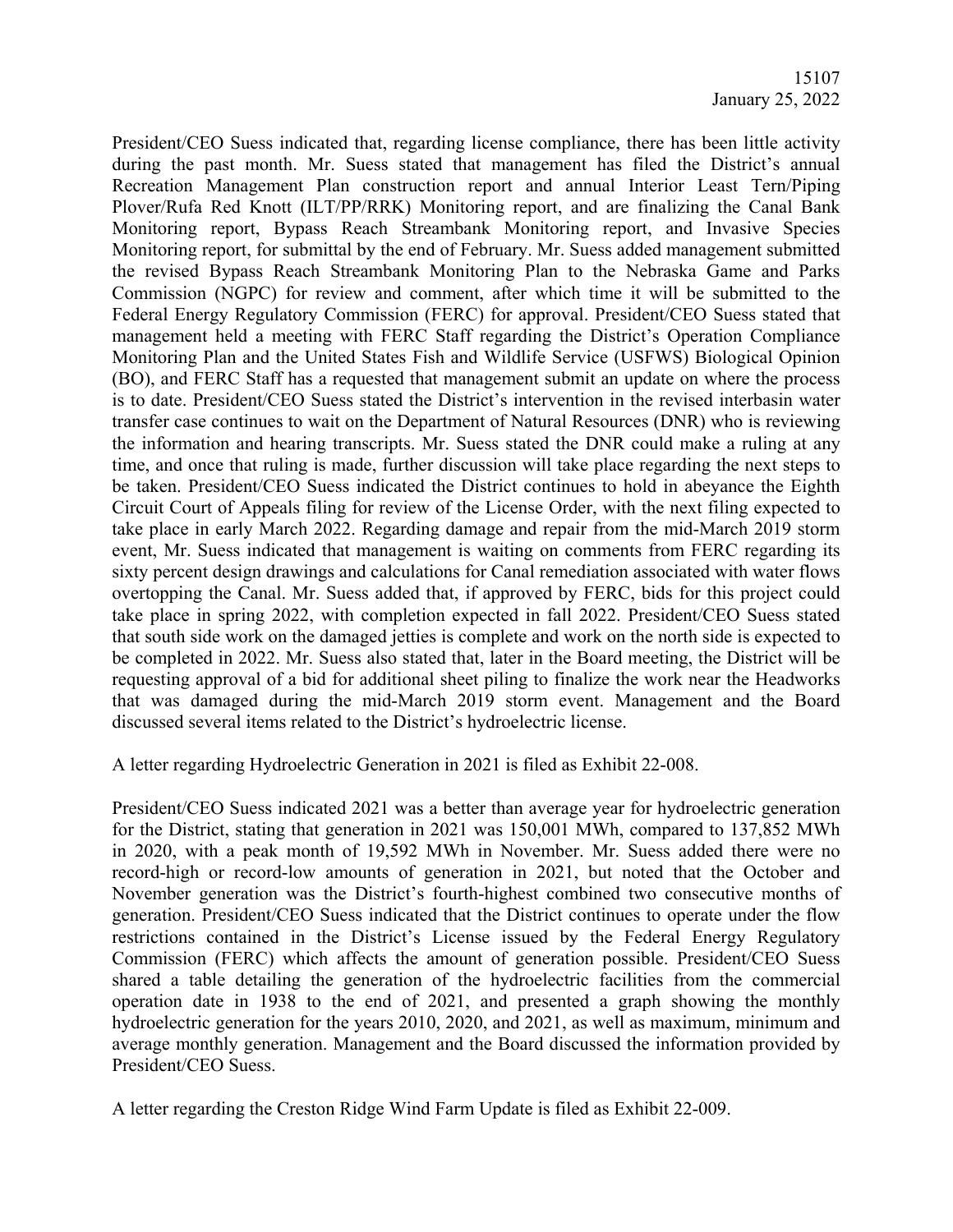President/CEO shared with the Board tables and charts detailing monthly data from the Creston Ridge Wind Farm since both wind farms began commercial operation. President/CEO Suess stated that District management continues to work with Bluestem to sell the renewable energy credits (REC's) being generated from the wind farm as they become available. Management and the Board discussed various aspects of the wind farm project.

A letter regarding Further Discussion on Broadband in the Loup-Cornhusker Area is filed as Exhibit 22-010.

President/CEO Suess indicated that six different public entities: the District, NPPD, Boone County, Colfax County, Nance County, and Platte County have entered into a Memorandum of Understanding (MOU) which would allow public entities to work together to explore funding options to bring broadband service to rural areas of the District's service area and begin discussions with private entities who could deliver end-use service. Mr. Suess added that Pat Pope, former President/CEO of NPPD, who is leading this effort, has invited Cornhusker Public Power District (CPPD) to enter into this MOU, and is also in discussions with the Lower Loup Natural Resources District (LLNRD) regarding potential rural broadband assistance. Mr. Suess stated that the counties involved in this effort have American Relief Plan Act (ARPA) money that is available to use for rural broadband. President/CEO Suess indicated that on January 20, 2022, the public entities who joined the MOU met to examine what the next potential steps might be to further this effort, as each party sees the benefits of moving forward. Management and the Board briefly discussed various items related to the rural broadband issue.

### **Rates Committee**

A letter regarding Discussion and Possible Action on the 2022 Canal Water Use Rates is filed as Exhibit 22-011.

President/CEO Suess discussed the current canal water use rates. Using the current cost-ofservice study as a guide, management feels that maintaining the canal water use rate at the same level as 2021 would continue to slowly recover prior years' deficits and recommends no change to the current rate of \$10.00 per acre foot. After a discussion between management and the Board regarding allocation of the cost of service and recovery of past years' under-collections, the Board decided to accept management's recommendation and leave the canal water use rate at \$10.00 per acre foot for 2022.

A letter regarding Modification of Rate Schedule LM-10-(A) – District-Owned Street Lighting Systems is filed as Exhibit 22-012.

District management recommended the Board approve changes to Rate Schedule LM-10-(A) for District-owned Street Lighting Systems, as there was found to be some types of lighting for which no rate exists.

# **Director Knott made a motion to approve changes to Rate Schedule LM-10-(A) for District-owned Street Lighting Systems. Director Donoghue seconded the motion.**

President/CEO Suess indicated that management has been reviewing District street lighting for several years. Mr. Suess stated that, while updating the District's mapping system, it was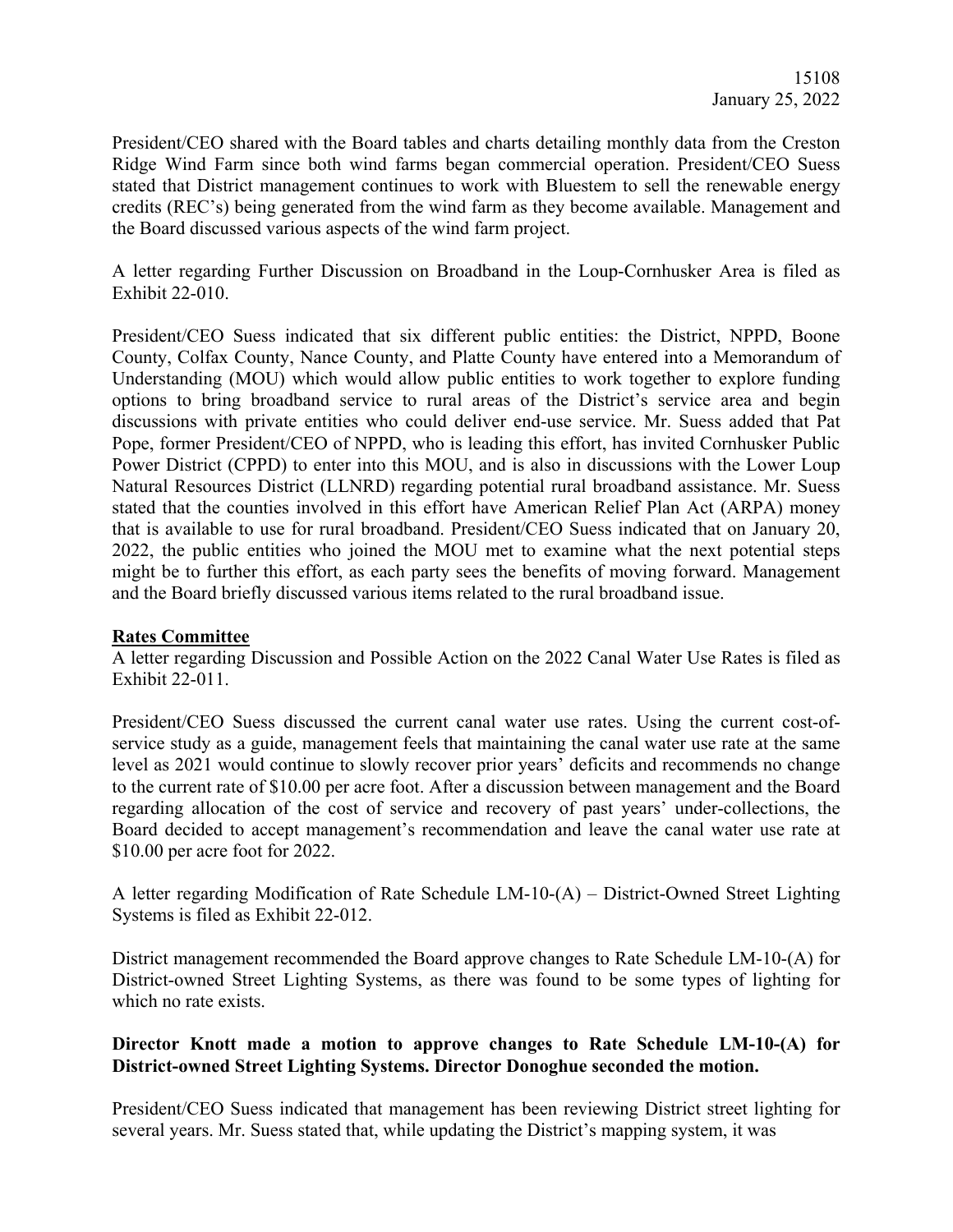discovered that certain characteristics of street lighting were not labeled in the District's current rate structure; therefore, management has decided to modify Rate Schedule LM-10-(A) to include the four types of streets light characteristics not currently labeled under this schedule: 1) 5,000 Lumen, Metal, Enclosed, EML-5,000-\$9.26 per month; 2) 10,000 Lumen, Wood, Enclosed, EMLU-10,000-\$14.83 per month; 3) 10,000 Lumen, Metal, Enclosed-EML-10,000- \$12.85 per month; and 4) 10,000 Lumen, Wood, Enclosed, EMILU-10,000-\$19.97 per month. President/CEO Suess noted that this modification will cause no major changes to billing.

### **The question was called.**

**Aye: Tooley, Donoghue, Zach, Fleming, Cerv, Knott, Langemeier, Aerni, Heesacker, Drozd Nay: None Absent: None The motion carried.** 

# **Personnel, Safety, and Insurance Committee**

The Payroll Changes are filed as Exhibit 22-013.

At this time, President/CEO Suess requested that the Board enter into Executive Session to discuss a personnel issue.

**At 9:55 A.M. Director Langemeier made a motion to move into Executive Session to discuss a personnel issue. Director Knott seconded the motion and roll was called.** 

**Aye: Tooley, Donoghue, Zach, Fleming, Cerv, Knott, Langemeier, Aerni, Heesacker, Drozd Nay: None Absent: None The motion carried.** 

**At 10:15 A.M. Director Aerni made a motion to return to regular session. Director Heesacker seconded the motion and roll was called.** 

**Aye: Tooley, Donoghue, Zach, Fleming, Cerv, Knott, Langemeier, Aerni, Heesacker, Drozd Nay: None Absent: None The motion carried.** 

Resolution No. 2022-01 regarding the retirement of John Yrkoski is filed as Exhibit 22-014.

**Director Aerni made a motion to adopt Resolution No. 2022-01. Director Donoghue seconded the motion and roll was called.**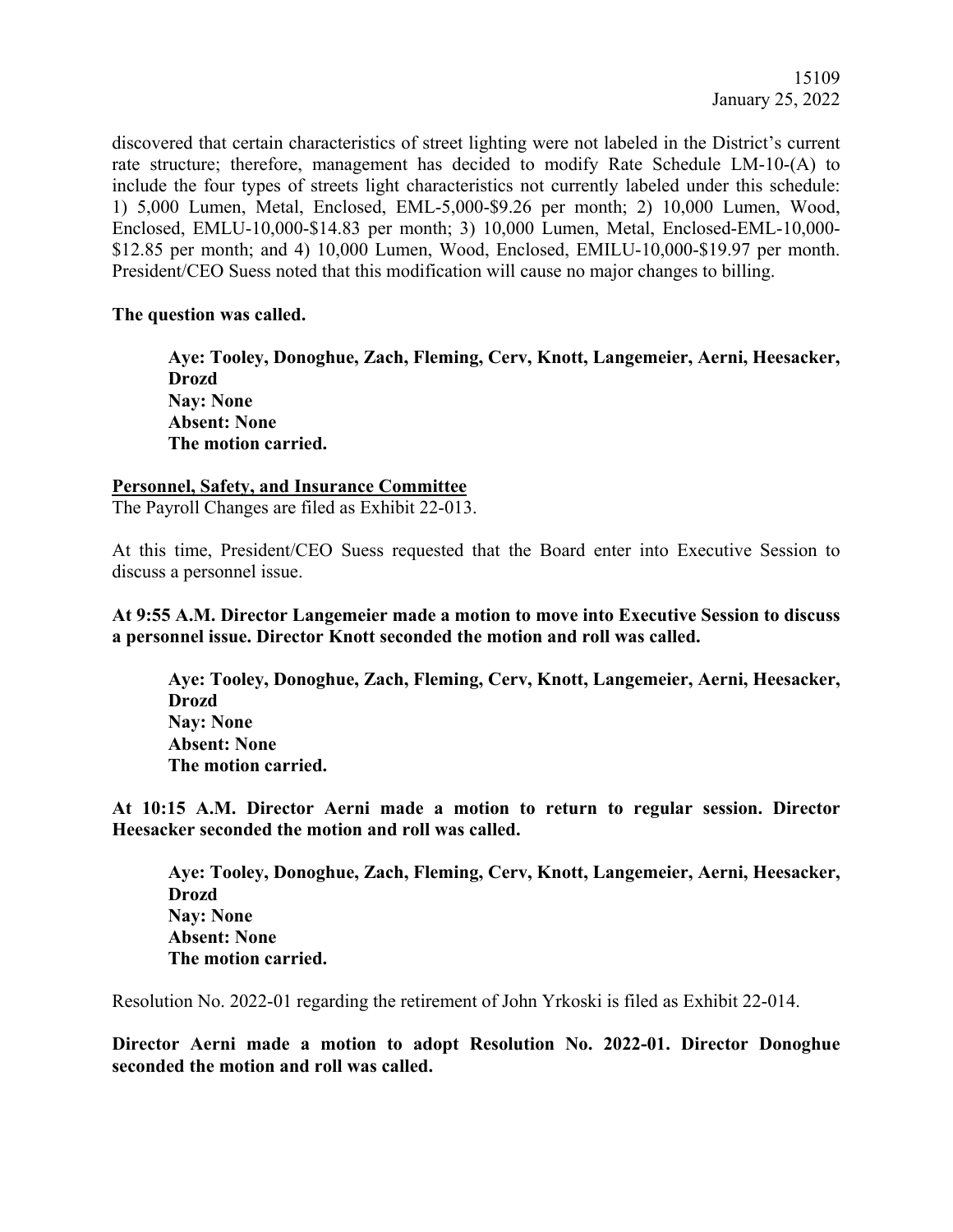# **Aye: Tooley, Donoghue, Zach, Fleming, Cerv, Knott, Langemeier, Aerni, Heesacker, Drozd Nay: None Absent: None The motion carried.**

## **Support Services Committee**

The Legislative Bill Watch letter is filed as Exhibit 22-015.

President/CEO Suess stated the  $107<sup>th</sup>$  Legislature of the 2022 Nebraska Unicameral officially began its short 60-day session on January 5, and this session is expected to end on April 20. The main focus in the Unicameral this year will be on bills related to the American Rescue Plan Act (ARPA), which has allocated \$1 billion for the State of Nebraska. This session will also focus on public safety and water resources issues. Vice President of Corporate Services Duren discussed with the Board various bills that have been introduced by the State Senators, particularly those related to the electric utility industry. Several bills are being closely watched by organizations of which the District is a member, including the Nebraska Power Association (NPA) and the Columbus and State of Nebraska Chambers of Commerce. President/CEO Suess discussed with the Board details regarding LB 1045, which would change the qualifications to be eligible to serve on a public power district board of directors; and LB 1047, which would require public power districts to add a reliability report to its annual reports submitted to the Power Review Board. Mr. Suess and the Board discussed at length LB 1046, which among other things, would provide for the appointment of certain directors and chief executive officers of public power districts by the Governor. In this discussion, the Board expressed its strong opposition to LB 1046. President/CEO Suess stated that on Thursday, January 27, 2022, he will be addressing the Natural Resources Committee of the Legislature, representing the District as a wholesale customer of NPPD, and he will make the Board's opposition and concerns known at that time. Management and the Board discussed further items related to the 2022 Nebraska Unicameral session.

A letter regarding Resolution No. 2022-02 – Purchase of Customers and Facilities from Cornhusker Public Power District, is filed as Exhibit 22-016.

District management requested that the Board adopt Resolution No. 2022-02 which authorizes the President/CEO to purchase facilities from Cornhusker Public Power District (Cornhusker) and transfer Cornhusker customers to the District for a price of \$1,000,000.00.

Resolution No. 2022-02 – Purchase of Customers and Facilities from Cornhusker Public Power District, is filed as Exhibit 22-017.

## **Director Zach made a motion to adopt Resolution No. 2022-02. Director Aerni seconded the motion.**

President/CEO Suess informed the Board that, in December 2020, the Village of Humphrey annexed areas north and east of the current service area between the District and Cornhusker, where twenty-nine customers are serviced by Cornhusker. Mr. Suess stated that, according to Nebraska State Statutes, the District is able to transfer the electric service from these customers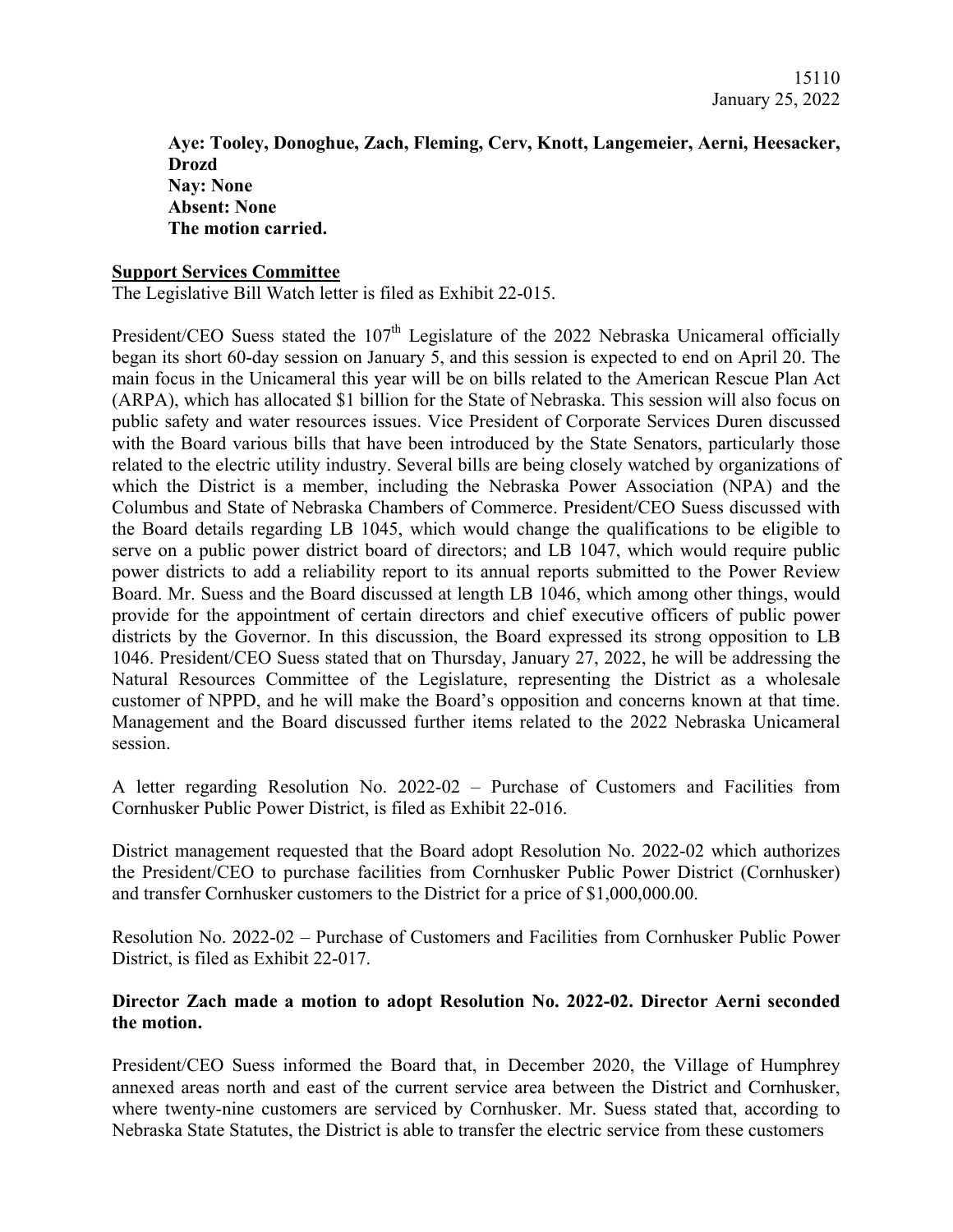serviced by Cornhusker to the District, by paying Cornhusker an amount based on specific formulas contained within the Nebraska State Statutes. Mr. Suess indicated that the District and Cornhusker have agreed to a price of \$1,000,000.00, which includes \$579,389.18 for revenue, \$176,958.80 for facilities purchased, \$175,437.58 for integration costs, and a contingency of \$68,214.44 above the formula amount, to allow for increased costs for material to complete the transfer. President/CEO Suess stated that the District and Cornhusker have agreed to a transfer date of October 1, 2022. Management and the Board discussed details related to this issue.

## **The question was called.**

**Aye: Tooley, Donoghue, Zach, Fleming, Cerv, Knott, Langemeier, Aerni, Heesacker, Drozd Nay: None Absent: None The motion carried.** 

At 10:50 A.M. the Board took a brief break and returned at 11:00 A.M.

At this time, Vice President of Accounting and Finance/CFO Williams presented his report to the Board, which included the financial report, filed as Exhibit 22-018. Reports to the Board were also presented by Vice President of Engineering Hobza and Vice President of Operations Hellbusch. Vice President of Corporate Services Duren presented his report to the Board via telephone, which included a COVID-19 pandemic update as it relates to the District. A report was also presented by Human Resource Manager Henry.

The investment letter is filed as Exhibit 22-019.

**Director Knott made a motion to approve the investment letter as presented. Director Langemeier seconded the motion and roll was called.** 

**Aye: Tooley, Donoghue, Zach, Fleming, Cerv, Knott, Langemeier, Aerni, Heesacker, Drozd Nay: None Absent: None The motion carried.** 

The work order letter is filed as Exhibit 22-020.

**Director Cerv made a motion to approve the work order letter as presented. Director Donoghue seconded the motion and roll was called.** 

**Aye: Tooley, Donoghue, Zach, Fleming, Cerv, Knott, Langemeier, Aerni, Heesacker, Drozd Nay: None Absent: None The motion carried.**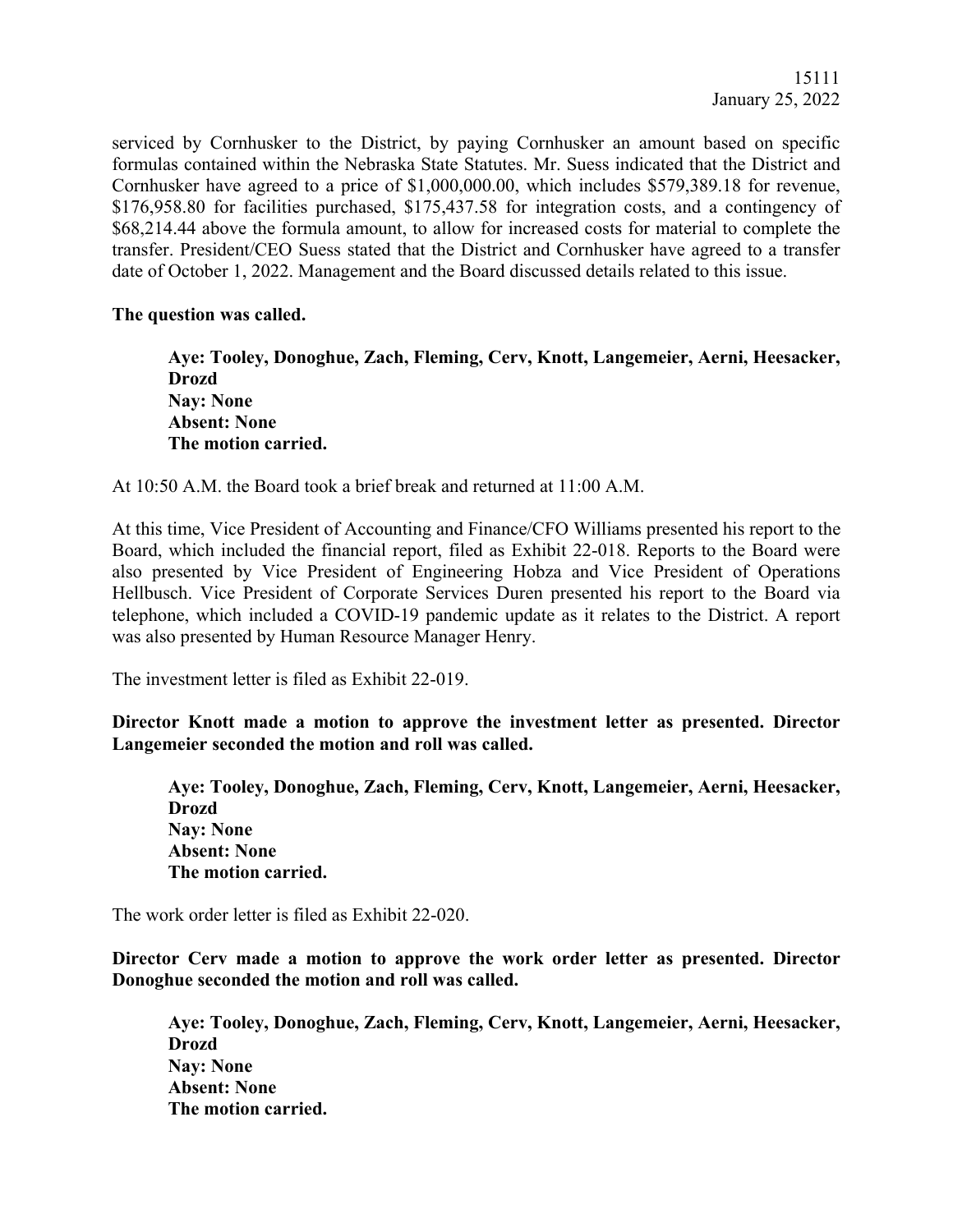A letter regarding Contract No. 2021-02 – Settling Basin Sea Wall Design and Construction is filed as Exhibit 22-021.

Management recommended that Contract No. 2021-02 – Settling Basin Sea Wall Design and Construction be awarded to Midwest Infrastructures in the amount of \$869,808.00.

## **Director Knott made a motion to approve management's recommendation to award Contract No. 2021-02 – Settling Basin Sea Wall Design and Construction to Midwest Infrastructures in the amount of \$869,808.00. Director Heesacker seconded the motion.**

President/CEO Suess indicated that the District received bids from two companies for the 2019 storm damage repairs to the Headworks settling basin bank adjacent to the intake structure: 1) Midwest Infrastructures in the amount of \$869,808.00 and 2) Simon in the amount of \$997,000.00. Mr. Suess noted that the District will be able to cut approximately \$71,312.00 of the cost from Midwest Infrastructures by supplying fill material from the District's sand pile. Management and the Board briefly discussed the bids received.

**The question was called.** 

**Aye: Tooley, Donoghue, Zach, Fleming, Cerv, Knott, Langemeier, Aerni, Heesacker, Drozd Nay: None Absent: None The motion carried.** 

The next regular Board meeting is set for February 22, 2022, at 9:00 A.M., at the General Office.

NPPD's RRC/PRAB Customer meeting will be held on February 17, 2022, at 9:30 A.M. at the Ramada Inn in Columbus.

President/CEO Suess stated there are currently no plans to have the safety banquet due to high COVID-19 numbers in the four-county area.

All Directors and officers of the District are required to file their NADC Form C-1 with the Nebraska Accountability and Disclosure Commission. The Directors were asked to let management know when their forms have been mailed. These forms must be received by the State no later than March 1, 2022.

The APPA Annual Conference is set for June 10-15, 2022 in Nashville, TN.

President/CEO Suess stated there will be four Directors vying for three Director's seats open for election in 2022: Directors Drozd and Knott in Subdivision 2, Director Donoghue in Subdivision 3 and Director Zach in Subdivision 6. Incumbents must file by February 15, 2022, and nonincumbents must file by March 1, 2022.